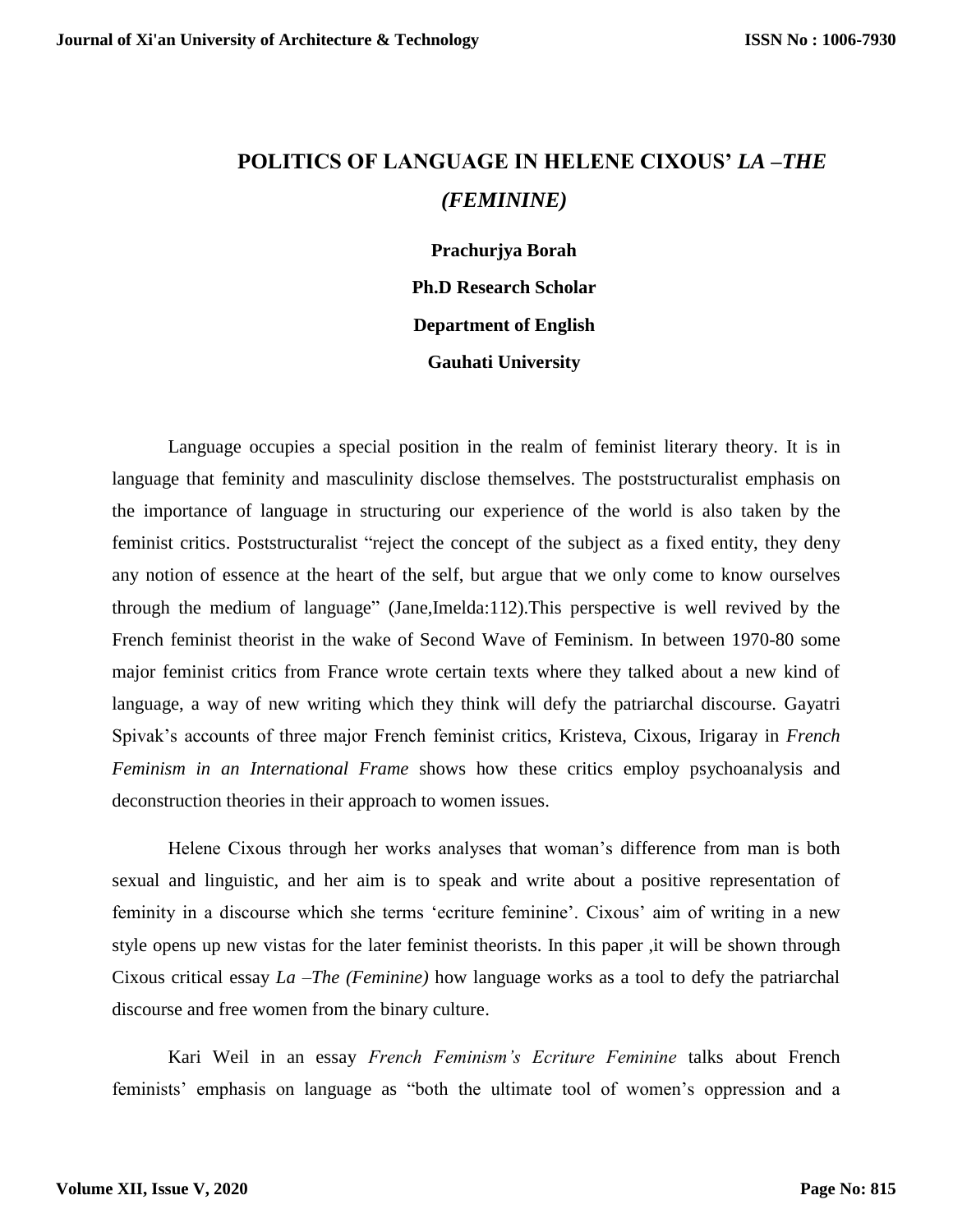potential means for subverting the binary discourse" (Weil: 152). In this case, Cixous' notion of 'ecriture feminine', the English translation of which is 'writing the body', articulates her "utopian desire" to see "a new form of writing that would express the feminine, defined in feminist psychoanalytic terms as what has historically been repressed by the masculine libidinal economy manifest in dominant patriarchal structures" (Sartori: 211). In *La ,* Cixous employs this new form of style which seeks to draw on the possibilities of writing itself. From the translators note, we can get the idea that the first of three passages of *La*— offers a portrait of the feminine writer and feminine writing. In the second passage, Cixous gives a comic account of woman's role in instituting man as god and she asked her to come out to defend herself against this discourse which is further analysis in the last passages of the essay. In the essay, Cixous' unique style of language, her intertexual citation and her transformation of bodily experience into text through language can be understood in her symbolic method of writing. Cixous begins her essay with a short sentence 'her affirmation' which ends without a punctuation mark.This new kind of writing seems to be connected with 'streams of consciousness' narrative technique which shows long sentences full of hyperbolic metaphors and non-chronological paragraphs.Some of the words in the essay , 'scene of wild writing' , 'inexhaustible source of humour' which have their metaphorical meanings ends without completing the sentence.It is as if Cixous wanted her reader to find the meaning themselves.

If we look at the other texts of Cixous, we will find that the majority of Cixous texts reinforce the impression that it "is the specifity of the female body and the diffuse…which will, through a new order of writing, change the old older of life" (Lindslay:48). Cixous pathbreaking essay for ecriture feminine *The Laugh of the Medusa,* advocates new ways of thinking and writing about women and literature. In this essay, she is arguing for women to reclaim their bodies, and by extension, their desires and identities through writing. Cixous argues that a woman must "write herself" and "put herself into the text –as into the world and into history –by her own movement" (Cixous: 875). Like the classical figure of Medusa, Cixous, in *La* – refiguring the myth of 'fall' that has been represented through the ages. She challenges the biblical account of the fall as an excuse for inaction and inertia and writes:

> …there we are, side by side in the moist force of our nudity…walking, through the rooms without hesitation, without lowering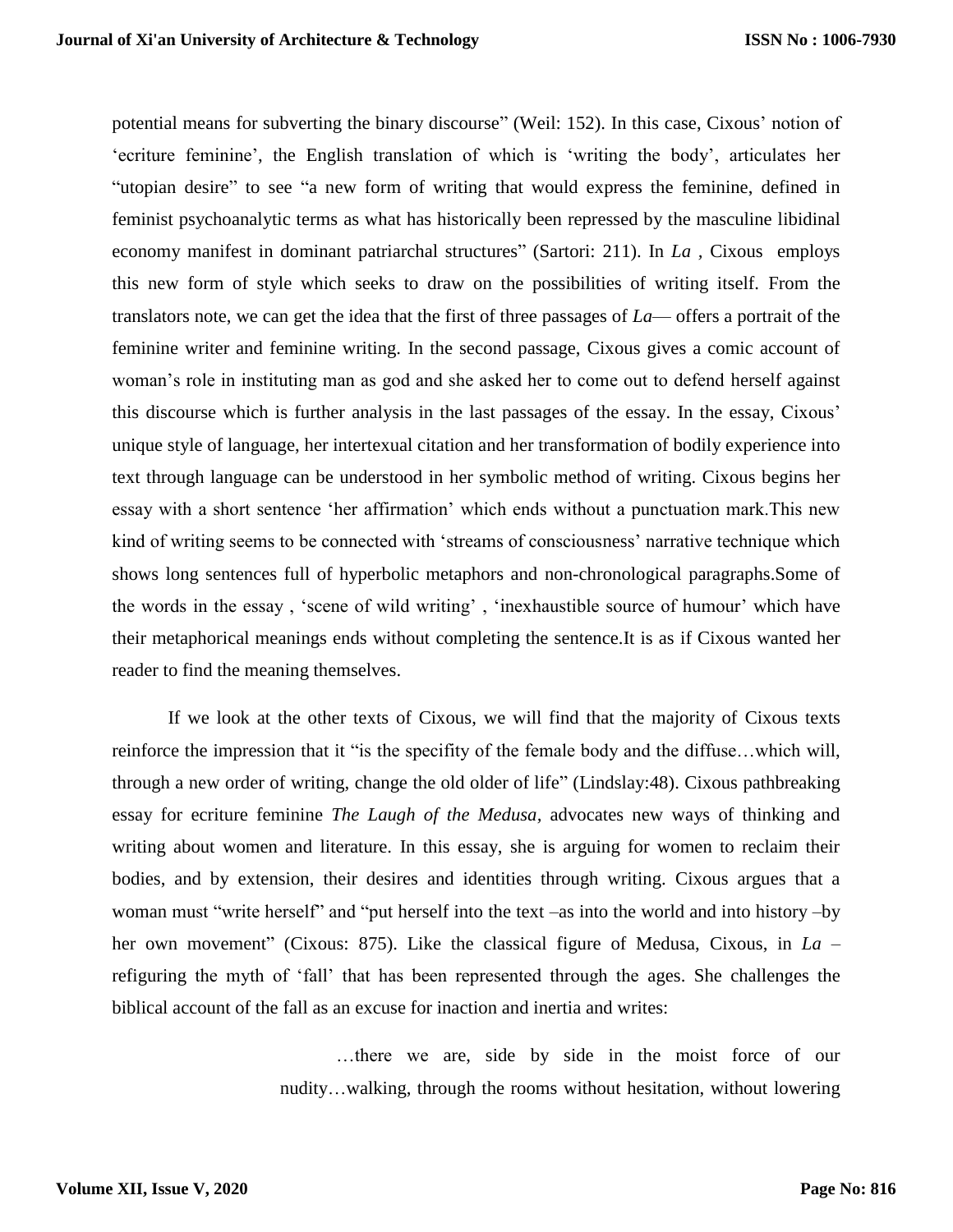our head…without shame, without confusion. Without provocation, without repetition. We will not return. No exhibition, nor inhibition. (Cixous: 471)

By challenging the myth, Cixous calls into question and breaks from the existing literary and social order and embraces a new vision for women and literature through the form and content of the essay. The woman figure in the essay confronting the possibilities of a newly envisioned idiom challenges both the structures of language and knowledge. Cixous talks about the difference between men and women.She sees masculine and feminine in men and women and attacks a language which maintains the conventional concepts and dichotomies. She pleads woman in the essay to stop following the myth of instituting man as god: would you been able to stop yourself? One day? One moment? " (Cixous: 467). Cixous thinks a new way of writing can bring the body into the language, make the woman able to use her unconscious resources in a continuous exchange between conscious and unconscious.

In her essay, Cixous envisions an alternative insight and ways of understanding the world and acknowledging the difference between the sexes. Cixous suggests that feminine writing will bring about alternative forms of relation, perception and expression.It is in this sense that Cixous believes writing is revolutionary. In *La* – she focuses on an inner liberation, obtained by transgressing the limits of woman: "abandon yourself to anyone but yourself"(Cixous:466 ). Her project of liberating women seems to be two-fold.She wants to liberate by reclaim to write themselves and liberate women from the image of "women" in our culture.

Toril Moi in a section on Cixous in her *Sexual/Textual Politics* rightly observes: "her style is often intensely metaphorical, poetics and explicitly anti-theoretical" (Moi: 102). She says:

> Her whole theoretical project can on sense be summed up as the effort to undo this logocentric ideology; to proclaim woman as the source of life, power and energy to hail the advent of a new, feminine language that ceaselessly subverts these patriarchal binary schemes where logocentrism colludes with phallocentrism in an effort to oppress and silence.(Moi:103 )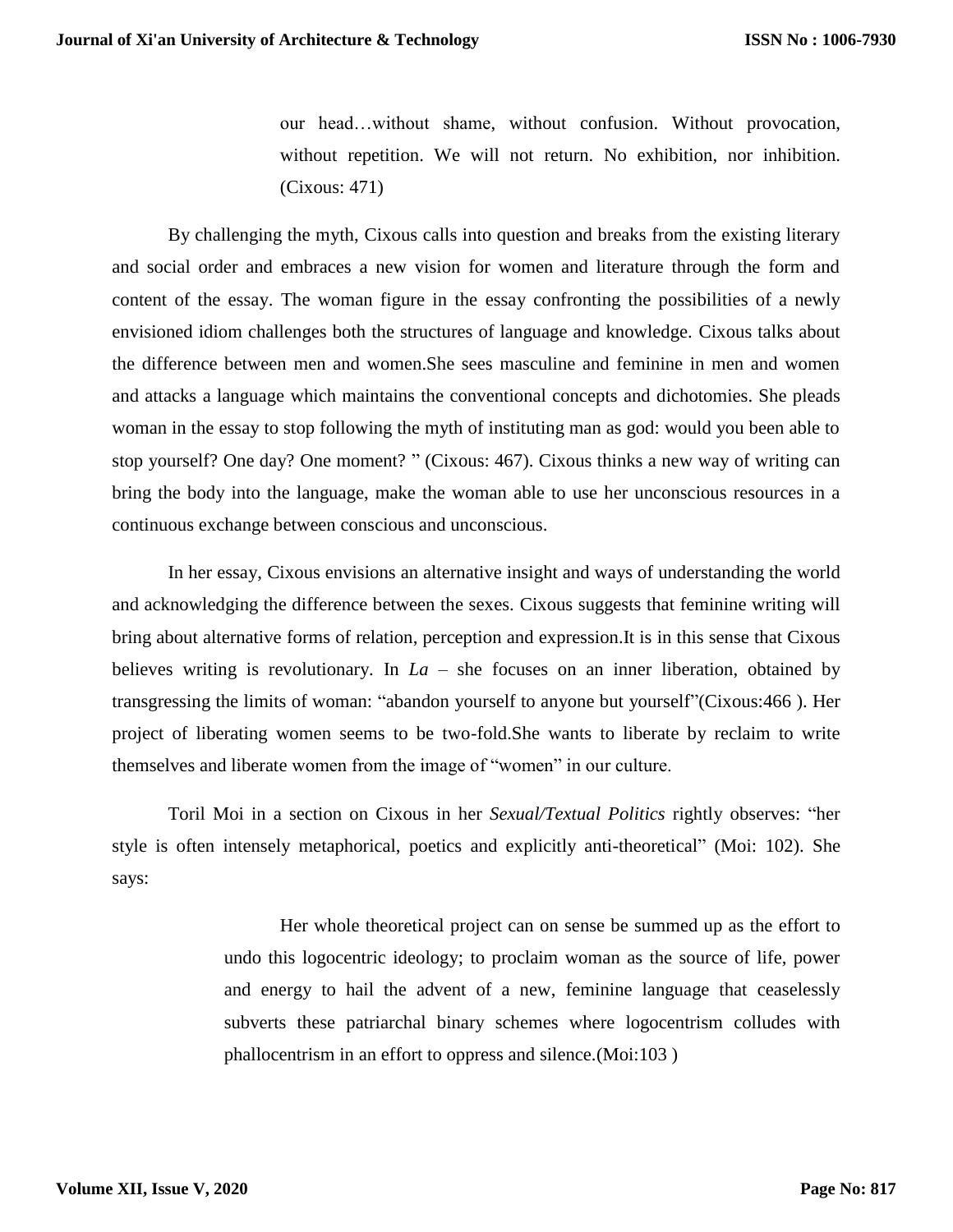By taking Moi's comment on Cixous as a way of understanding her writings we see that she wants to communicate her readers as she comes up with and finds the ways to do as she does. The women she talks about her readers, women like herself. Thusshe is deconstructing the definition of woman in our culture.

Cixous' politics of language in the essay can be seen as a way of rethinking the dichotomies of man/woman, female/male, and feminine/masculine by employing a new style of writing. By newly coined words, unusual collocations, unconventional syntax, she tries to prove that no one can exclude woman from language. The woman is freer than the man because she has no responsibility for the norms and terms of writing language. In this way, Cixous employs a language that is communicative and connective rather than definitive and divisive. She wants women's history must be presented not represented.

## **REFERENCES**

Cixous, Helene. *La-The(Feminine)* In *August Carvings:An Anthology.* Ed. Bibhash Choudhury. Guwahati; Papyrus books & beyond.2015. pp.462-65.

Cixous, Helene Keith Cohen, Paula Cohen*.* The Laugh of The Medusa. *Signs*, Vol. 1, No. 4. (Summer, 1976), pp. 875-893.JSTOR.Web.6 April, 2016.

Cixous, Helene and Mircille Calle-Gruber. *Helene Cixous Rootprints: Memory and Life Writing.* Newyork: Routledge, 2003.

Gamble, Sarah(ed.).*The Routledge Companion to Feminism and Postfeminism.* Newyork: Routledge, 2006.

Lindslay, Cecile."Body/Language: French Feminist Utopias". *The French Review*.Vol.60,No.1. (Oct,1989),pp. 44-55. JSTOR.Web.6 April, 2016.

Lodge, David and Nigel Wood. *Modern Criticism and Theory: A Reader*. Harlow: Longman,2000.

Moi, Toril. "Hélène Cixous: an Imaginary Utopia." In *Sexual/Textual Politics.*London: Methuen, 1985. 102–126.